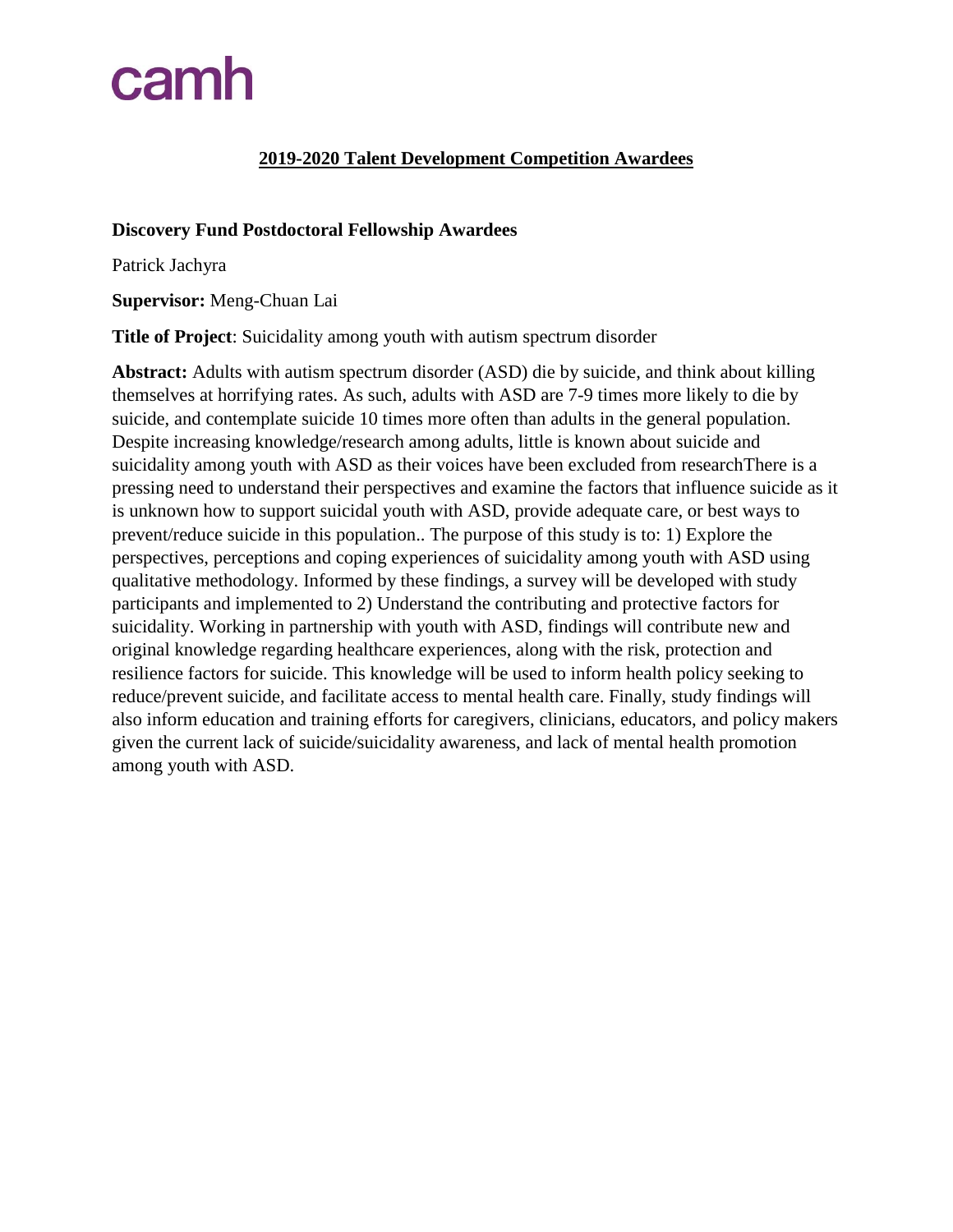Hali Kil

**Supervisor:** Brendan Andrade

**Project Title:** Associations between Trait Mindfulness, Maladaptive Parenting Cognitions, Stress, and Suicide Risk in Parents of Children with Emotional and Behavioural Disorders

**Abstract:** Parents receiving clinical services for their children with mental illness, such as emotional and behavioural disorders (EBD), experience heightened stress and are up to 3 times more likely to die by suicide compared to parents of healthy children. Understanding what contributes to elevated stress in these parents may ultimately reduce their risk of suicide. Two factors have been independently linked to stress: maladaptive parenting cognitions, the rigid thinking patterns that children's EBD are caused by internal and stable child aspects; and low trait mindfulness, the open, nonjudgmental awareness of the present moment. However, the association between these two important variables, and how they predict parental stress and suicide risk, is unknown. Understanding these associations is important because maladaptive parenting cognitions may explain the link between low trait mindfulness and elevated stress. The study will involve collecting data from 60 parents from the Child Youth and Emerging Adult Program (CYEAP) receiving treatment because of their children's EBD. The data will be tested for associations between parent's trait mindfulness, cognitions, stress and suicide risk and a model in which maladaptive parental cognitions explain the link between their trait mindfulness, stress and suicide ideation. Better understanding the associations between these variables may highlight aspects of parental mindfulness and cognition that are associated with stress and suicide risk to inform prevention and intervention approaches for children with EBD and their parents.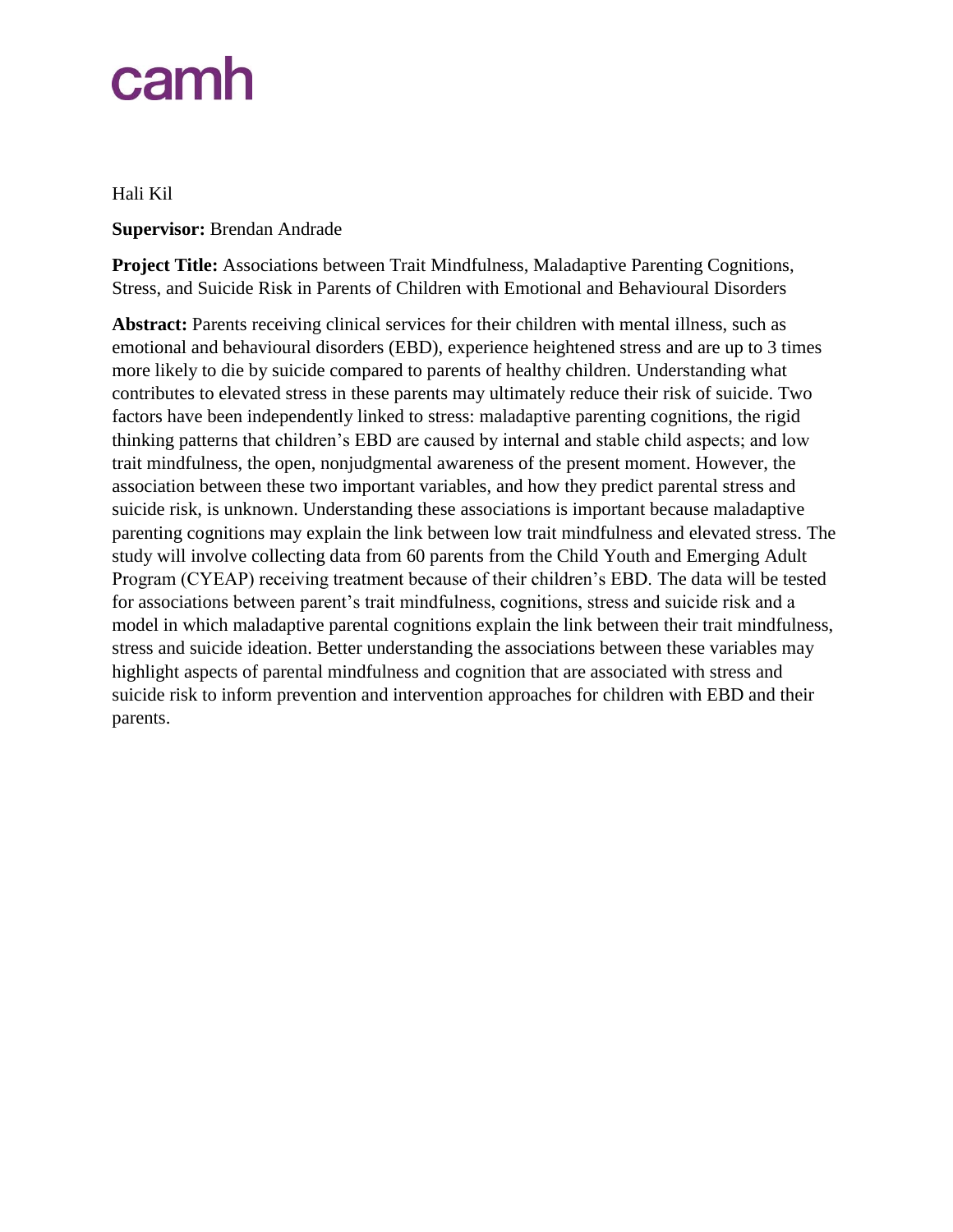#### Emiko Koyama

#### **Supervisor:** Clement Zai

**Project Title:** Multigenic risk score for childhood impulsive aggression, adverse childhood experiences and youth suicide intention and attempts: An exploration of biological mechanisms and predictors of treatment response

**Abstract:** Suicide is the leading cause of death among youth (10-19 year olds) in Canada and worldwide. Youth is a crucial developmental period for suicide prevention because rates of suicide ideation drastically increase during adolescence and people who attempt suicide will typically do so within the first year of suicidal ideation. Youth suicide intervention also needs to consider the unique needs of the youth, for example, the importance of parent-child conflict as a trigger for suicidal ideation and attempts (SIA) and impulsive aggression as a behavior trait strongly associated with youth SIA. Given the importance of impulsive aggression in youth SIA, the current research examines how the genetics of impulsive aggression may explain part of the reason why some youth consider or attempt suicide while others do not. It also tests the hypothesis that a psychosocial intervention aimed at reducing impulsive aggression through an integration of cognitive behaviour therapy for children and parenting skills training for caretakers will help reduce youth SIA. The sample consists of 514 youth (aged 6-17) with pervasive impulsive aggression and 287 controls. A genetic risk score for impulsive aggression will be created by taking the top hit genes in the serotonin, dopamine, and HPA-axis (Koyama et al., 2017). There were also 150 youth among the impulsive aggression group who received psychosocial intervention for their disruptive behaviours. Measures on impulsive aggression, suicide ideation and attempts were taken at pretest, post-test and 6 month follow-up. Regression analysis was used to examine whether suicide ideation and attempts were associated with genes implicated in impulsive aggression. The effect of psychosocial interventions on impulsive aggression and SIA was also examined using multivariate repeated measures ANOVA. If successful, the results will have significant implications for understanding the biological mechanisms and appropriate treatment for youth SIA.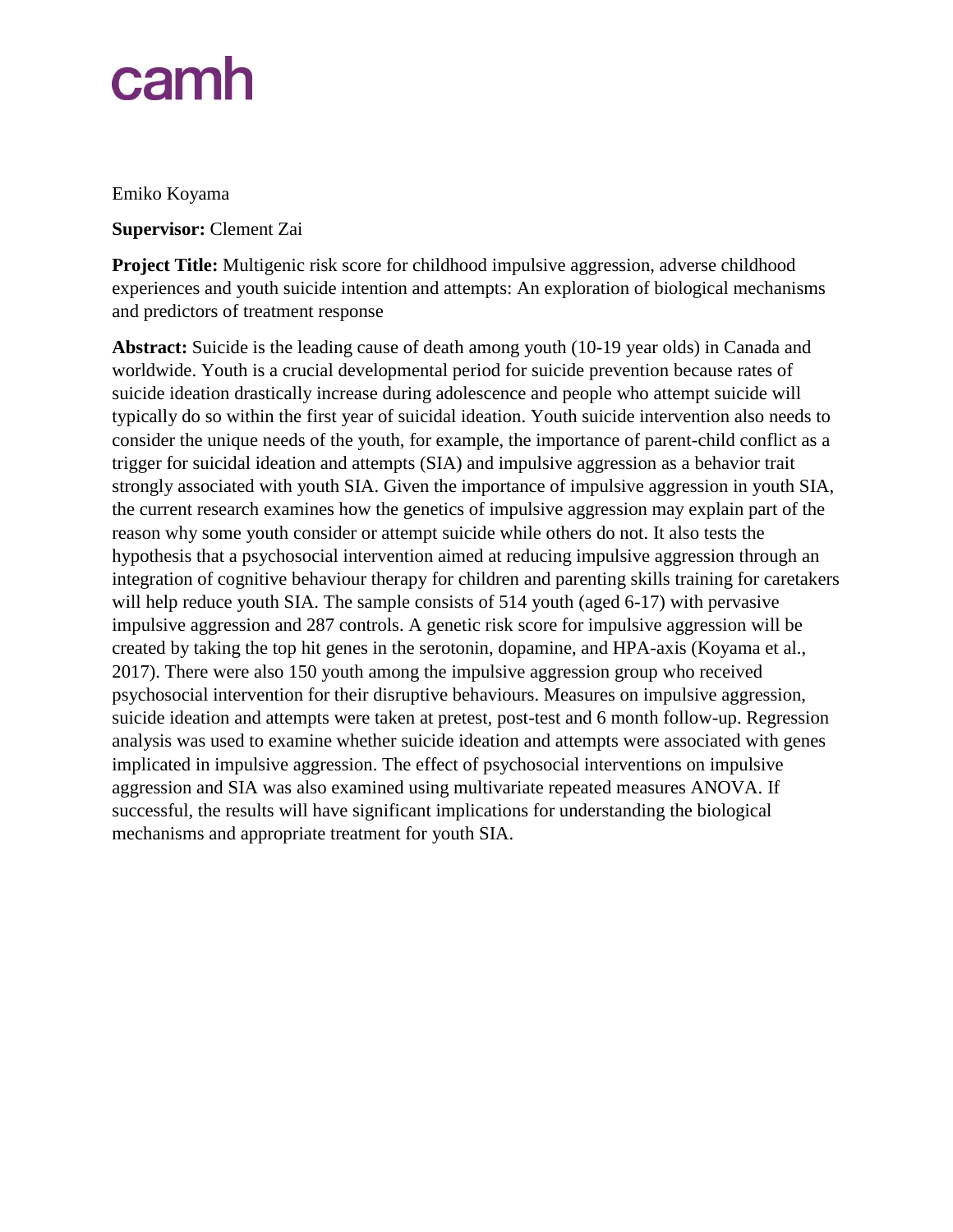Karen (Thao Lan) Le

**Supervisor:** Christine Wickens

**Title of Project:** Attachment theory-based e-intervention for smoking cessation

**Abstract:** Smoking remains the leading cause of preventable death, constituting a major contributor to disease (i.e., lung cancer, heart disease) and disability. Developing more effective interventions for smoking cessation would decrease the disability associated with tobacco use. This requires understanding the determinants of smoking. Attachment theory is a wellestablished interpersonal theory that describes close relationships and their important links to behaviour, but is not commonly applied to substance use. Consistent with this theory, we have discovered that a photo of an attachment figure (typically a romantic partner) reduces craving for tobacco. This finding demonstrates that Attachment Theory can provide important new insights for novel and personalized treatment approaches to reduce smoking. Based on our initial findings, we have developed an attachment theory-based e-intervention, Stop Tobacco Program, STOP, for smoking cessation. During the course of Discovery Fund fellowship, I will study the impact of STOP. Participants' mean craving and smoking will be tracked over 3 months. In addition, I will conduct interviews with participants in order to study and evaluate end user experience and consumer engagement with the app. This feedback will be incorporated into the refinement of STOP 2.0. Postdoctoral support will enable me to assess a novel approach for more personalized strategies for smoking reduction and cessation that may result in more effective cessation strategies using broadly available tools.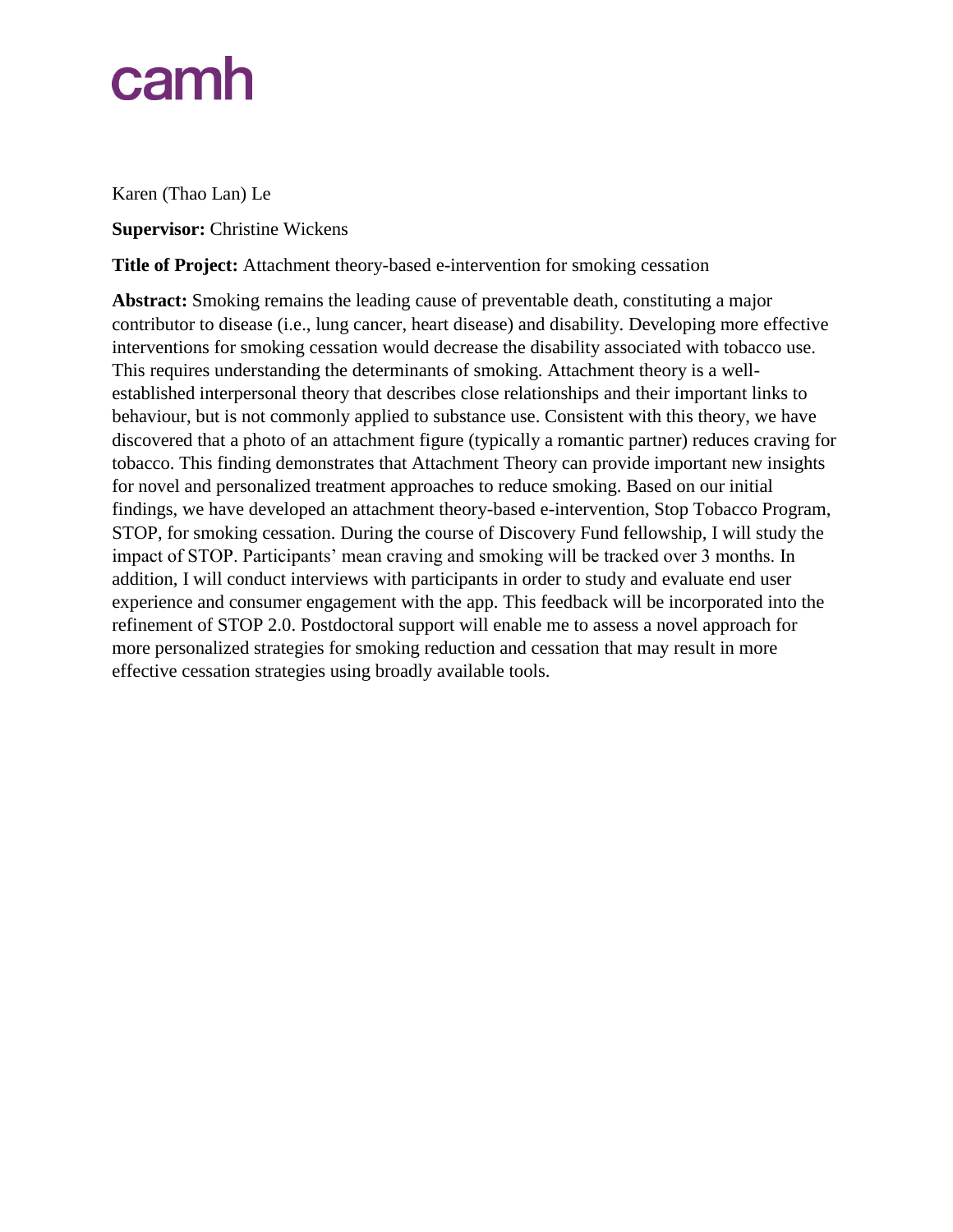Amy Miles

**Supervisor:** Yuliya Nikolova

**Project Title:** Development and validation of a novel transcriptome-based polygenic risk score for depression

**Abstract:** Major depressive disorder (MDD) is a common and debilitating psychiatric illness that is moderately heritable. Although its societal cost is staggering worldwide, MDD is the leading cause of years lost due to disability – the biological basis of MDD is poorly understood, and efforts to identify genes associated with risk for MDD have lagged behind those for other disorders. Our group has developed a novel genetic risk score for depression (T-PRS) that uses genetic information obtained from a blood test to approximate expression of certain genes in the brain. This risk score focuses on genes that were consistently over-expressed or under-expressed in brain tissue collected from deceased individuals with MDD, as compared to deceased individuals without MDD, and higher scores indicate a more 'depression-like' gene expression profile. We recently identified associations between T-PRS and a male-specific risk pathway associated with blunted reactivity to faces. However, this association was identified using taskbased fMRI, which is highly state-dependent and not always clinically feasible. Therefore, in the proposed study, we aim to extend this work by modeling effects of T-PRS on more stable and clinically applicable (f)MRI measures. Specifically, we aim to assess relationships between T-PRS and (i) resting-state connectivity in functional brain networks and (ii) structural characteristics of associated brain regions in healthy young adults participating in the Human Connectome Project (n=1142, aged 22–35 years). We also aim to test associations among T-PRS, brain morphology and connectivity, and self-reported depressive symptoms in order to investigate links between genetics, biology, and behavior. If validated, T-PRS could serve as an easily accessible biomarker of risk for MDD, and it could inform prevention efforts crucial for reducing disease-related disability.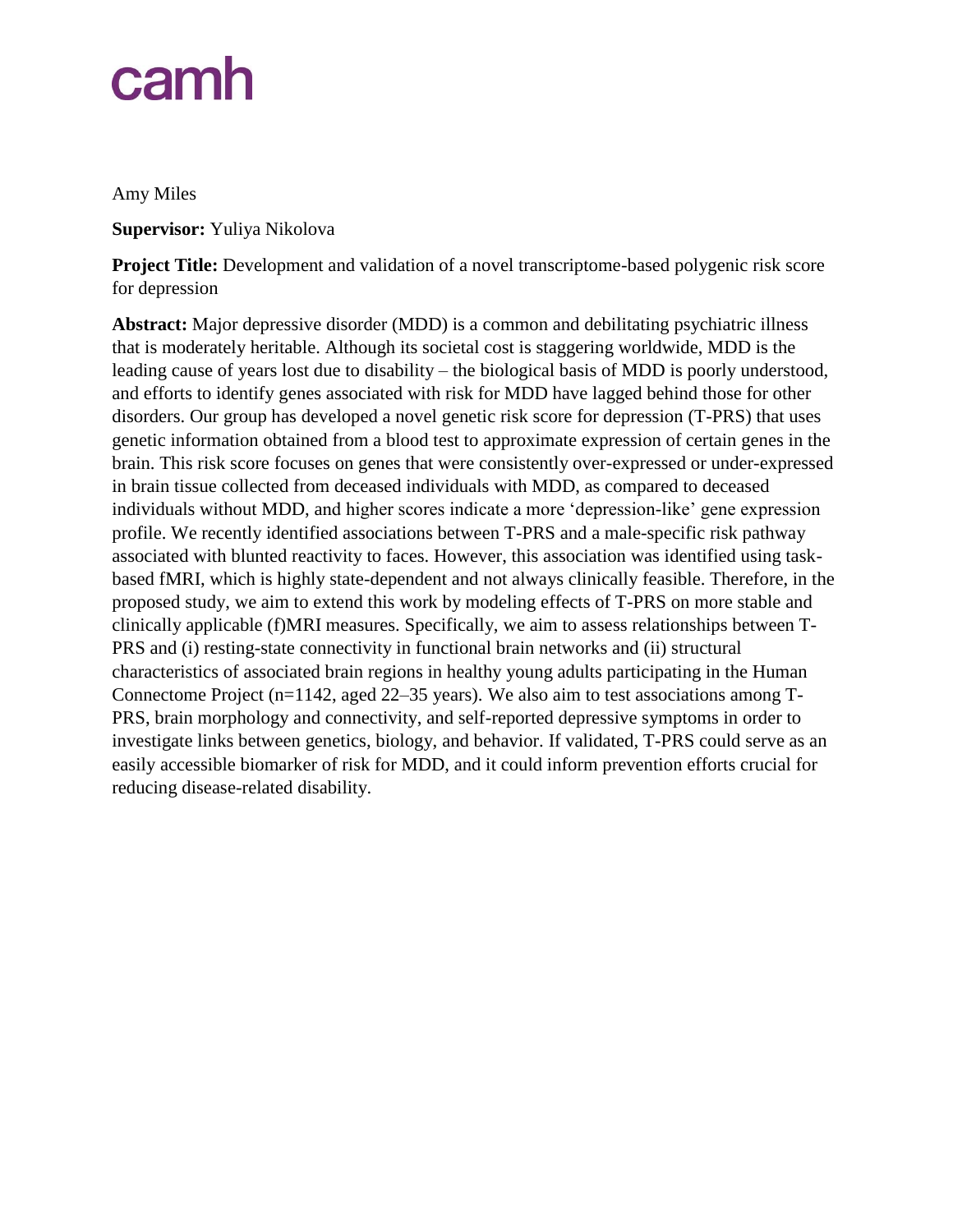#### **Discovery Fund Graduate Studentship Awardees**

Kenya Costa-Dookham

**Supervisor:** Margaret Hahn

**Project Title:** Investigating the gut microbiome in relation to metabolic and cognitive dysfunction in first episode psychosis patients

**Abstract:** Antipsychotic (AP) medications are the cornerstone of treatment for many mental illnesses. Unfortunately, they are associated with significant weight gain and obesity related conditions, such as type 2 diabetes. In addition, these obesity related conditions have negative impacts on brain structure and function (i.e. "cognition"). Patients most vulnerable to these metabolic adverse effects are those in the early stage of their mental illness with no prior exposure to APs. Recent evidence suggests that the bacteria found in the digestive tract may help to explain the weight gain and cognitive dysfunction in patients with mental illnesses starting APs. This study is the first investigation of gut bacteria and AP-induced changes that cause metabolic side effects, also in relation to cognitive functioning, in patients beginning treatment. I predict: 1) Patients with mental illnesses will have less "good" bacteria than individuals without mental illnesses, 2) AP-treatment will change gut bacteria to an obese profile, 3) AP-changes will reflect AP-metabolic side-effects, 4) Gut bacterial composition and diversity will differ between patients who do and do not develop obesity-related side effects, and 5) Dysfunctional metabolic changes in the gut microbiome will be associated with worse brain functioning (cognition). Patients with severe mental illness ( $n=25$ ) and healthy controls ( $n=25$ ) will be matched for age, sex, body mass index, and socioeconomic status. At the start, participants will undergo a detailed medical history examination, body measurements, assessment of brain function and psychiatric symptoms, bloodwork to examine metabolic health, and stool sample collection to characterize gut bacteria. These procedures will be repeated at the halfway point and end (12 weeks) of the study. This study may unravel the role of gut bacteria in mental illness and AP response, thereby setting the stage for new screening measures and treatment strategies.